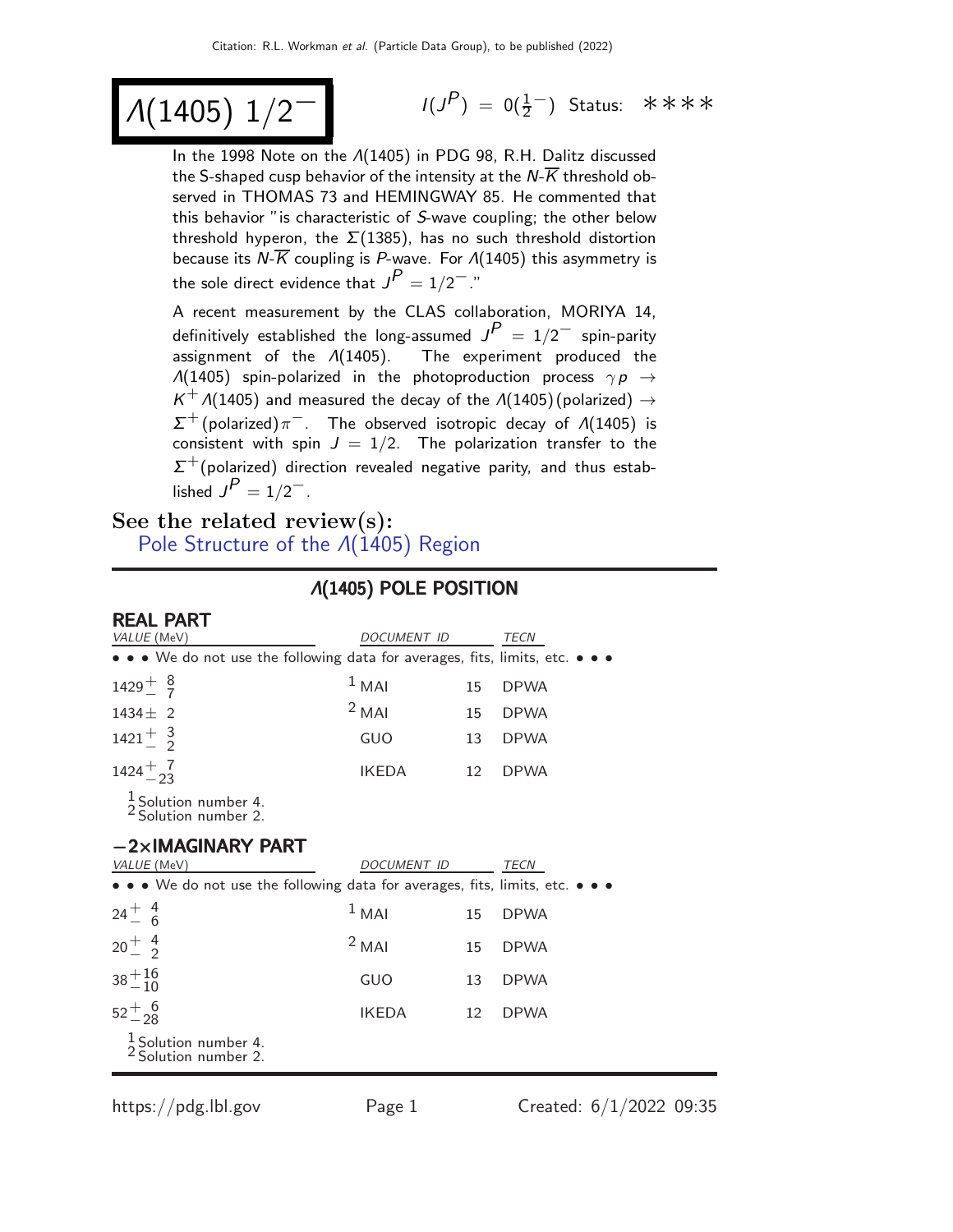## Λ(1405) MASS

| <b>PRODUCTION EXPERIMENTS</b> |                  |  |                                   |  |                                           |                 |            |                                                                             |
|-------------------------------|------------------|--|-----------------------------------|--|-------------------------------------------|-----------------|------------|-----------------------------------------------------------------------------|
| VALUE (MeV)                   |                  |  | EVTS                              |  | <i>DOCUMENT ID</i>                        |                 | TECN       | <b>COMMENT</b>                                                              |
|                               |                  |  | 1405.1 $^{+}_{-}$ 1.3 OUR AVERAGE |  |                                           |                 |            |                                                                             |
| 1405                          | $+11$<br>$-9$    |  |                                   |  |                                           |                 |            | HASSANVAND 13 SPEC $pp \rightarrow pA(1405)K^+$                             |
| 1405                          | $+$ 1.4<br>- 1.0 |  |                                   |  | <b>ESMAILI</b>                            | 10              |            | RVUE <sup>4</sup> He $K^- \rightarrow \Sigma^{\pm} \pi^{\mp} X$ at rest     |
| $1406.5 \pm 4.0$              |                  |  |                                   |  | $1$ DALITZ                                | 91              |            | M-matrix fit                                                                |
|                               |                  |  |                                   |  |                                           |                 |            | • • We do not use the following data for averages, fits, limits, etc. • • • |
| 1391                          | ±1               |  | 700                               |  | $1$ HEMINGWAY 85                          |                 |            | HBC $K^- p$ 4.2 GeV/c                                                       |
| $\sim$ 1405                   |                  |  | 400                               |  | <sup>2</sup> THOMAS                       | 73              | HBC        | $\pi^-$ p 1.69 GeV/c                                                        |
| 1405                          |                  |  | 120                               |  | BARBARO- 68B                              |                 | <b>DBC</b> | $K^-$ d 2.1–2.7 GeV/c                                                       |
| 1400                          | ± 5              |  | 67                                |  | BIRMINGHAM 66                             |                 | <b>HBC</b> | $K^-$ p 3.5 GeV/c                                                           |
| 1382                          | ± 8              |  |                                   |  | ENGLER                                    | 65              |            | HDBC $\pi^- p$ , $\pi^+ d$ 1.68 GeV/c                                       |
| 1400                          | ±24              |  |                                   |  | <b>MUSGRAVE</b>                           | 65              | HBC        | $\overline{p}p$ 3–4 GeV/c                                                   |
| 1410                          |                  |  |                                   |  | ALEXANDER                                 | 62              | HBC        | $\pi^-$ p 2.1 GeV/c                                                         |
| 1405                          |                  |  |                                   |  | <b>ALSTON</b>                             | 62              |            | HBC $K^- p 1.2 - 0.5 \text{ GeV}/c$                                         |
| 1405                          |                  |  |                                   |  | <b>ALSTON</b>                             | 61 <sub>B</sub> | HBC        | $K^- p 1.15 \text{ GeV}/c$                                                  |
|                               |                  |  |                                   |  | $1$ DALITZ 91 fits the HEMINGWAY 85 data. |                 |            |                                                                             |

2 THOMAS 73 data is fit by CHAO 73 (see next section).

### EXTRAPOLATIONS BELOW  $N\overline{K}$  THRESHOLD

| VALUE (MeV)                                                                   | <b>DOCUMENT ID</b>  |    | <b>TECN</b> | <b>COMMENT</b>                |  |  |  |
|-------------------------------------------------------------------------------|---------------------|----|-------------|-------------------------------|--|--|--|
| • • • We do not use the following data for averages, fits, limits, etc. • • • |                     |    |             |                               |  |  |  |
| 1407.56 or 1407.50                                                            | <sup>1</sup> KIMURA | 00 |             | potential model               |  |  |  |
| 1411                                                                          | <sup>2</sup> MARTIN | 81 |             | K-matrix fit                  |  |  |  |
| 1406                                                                          | $3$ CHAO            | 73 |             | DPWA 0-range fit (sol. B)     |  |  |  |
| 1421                                                                          | <b>MARTIN</b>       | 70 |             | <b>RVUE</b> Constant K-matrix |  |  |  |
| 1416 $\pm 4$                                                                  | <b>MARTIN</b>       | 69 | HBC.        | Constant K-matrix             |  |  |  |
| 1403 $\pm 3$                                                                  | KIM                 | 67 | HBC.        | K-matrix fit                  |  |  |  |
| $1407.5 \pm 1.2$                                                              | <sup>4</sup> KITTEL | 66 | <b>HBC</b>  | 0-effective-range fit         |  |  |  |
| $1410.7 \pm 1.0$                                                              | <b>KIM</b>          | 65 | <b>HBC</b>  | 0-effective-range fit         |  |  |  |
| $1409.6 \pm 1.7$                                                              | <sup>4</sup> SAKITT | 65 | <b>HBC</b>  | 0-effective-range fit         |  |  |  |

 $^{\rm 1}$  The KIMURA 00 values are from fits A and B from a coupled-channel potential model using low-energy  $K$   $N$  and  $\Sigma\pi$  data, kaonic-hydrogen x-ray measurements, and our  $\varLambda(1405)$ mass and width. The results bear mainly on the nature of the Λ(1405): three-quark state

or  $\overline{K}$  N bound state.<br><sup>2</sup> The MARTIN 81 fit includes the  $\kappa^\pm$  p forward scattering amplitudes and the dispersion relations they must satisfy.

 $3$  See also the accompanying paper of THOMAS 73.

<sup>4</sup> Data of SAKITT 65 are used in the fit by KITTEL 66.

#### Λ(1405) WIDTH

### PRODUCTION EXPERIMENTS

| <i>VALUE</i> (MeV)         | EVTS | <i>DOCUMENT ID</i> |    | TECN | <i>COMMENT</i>                                                  |  |
|----------------------------|------|--------------------|----|------|-----------------------------------------------------------------|--|
| $50.5 \pm 2.0$ OUR AVERAGE |      |                    |    |      |                                                                 |  |
| 62 $\pm 10$<br>$50 + 2$    |      | $1$ DALITZ         | 91 |      | HASSANVAND 13 SPEC $pp \rightarrow pA(1405)K^+$<br>M-matrix fit |  |
| https://pdg.lbl.gov        |      | Page 2             |    |      | Created: $6/1/2022$ 09:35                                       |  |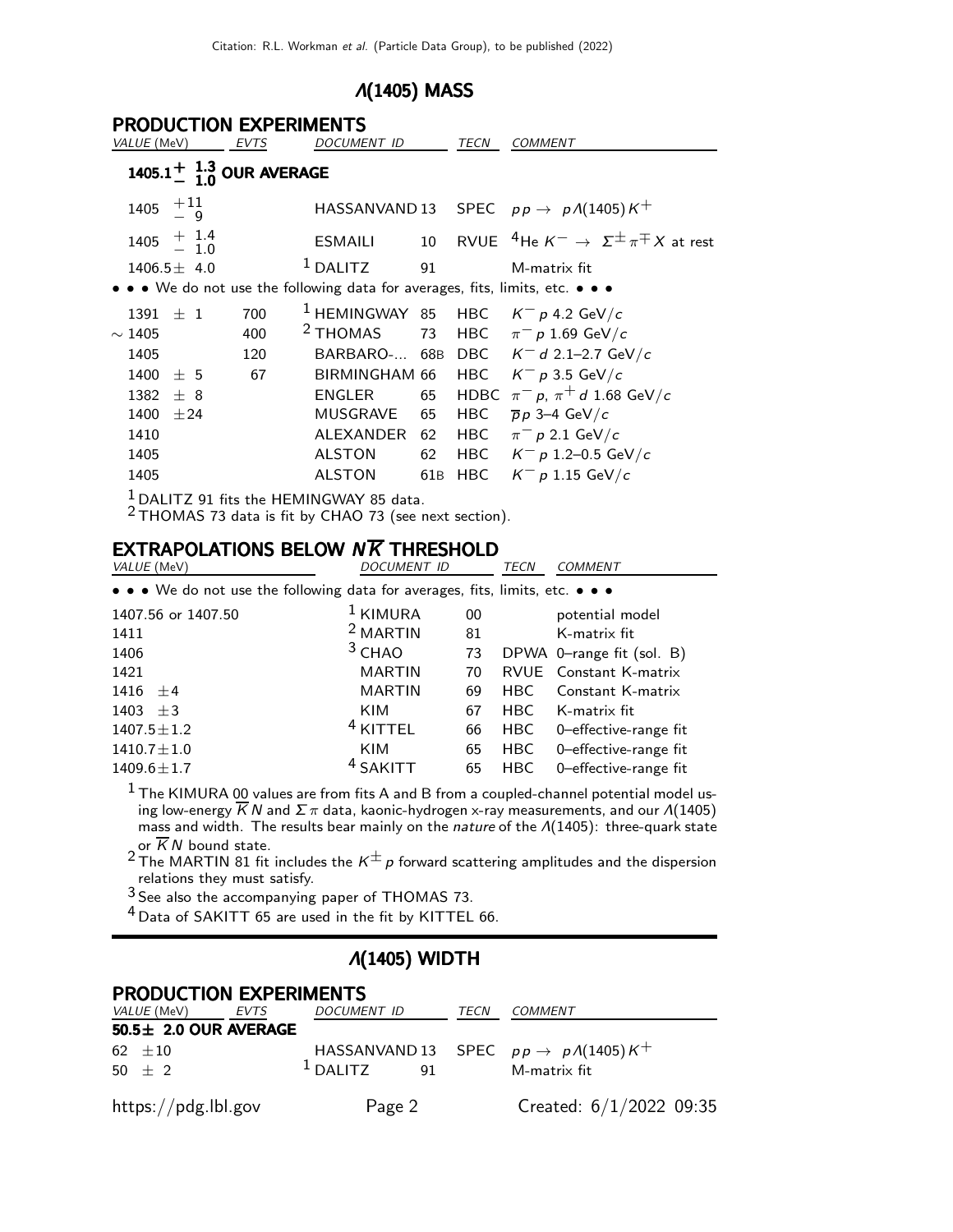• • • We do not use the following data for averages, fits, limits, etc. • • •

|     | 24 $\pm$ 4 3 |     |                  |  | <b>ESMAILI</b> 10 RVUE <sup>4</sup> He $K^- \rightarrow \Sigma^{\pm} \pi^{\mp} X$ at rest |
|-----|--------------|-----|------------------|--|-------------------------------------------------------------------------------------------|
|     | $32 \pm 1$   | 700 |                  |  | <sup>1</sup> HEMINGWAY 85 HBC $K^- p$ 4.2 GeV/c                                           |
|     | 45 to 55     | 400 |                  |  | <sup>2</sup> THOMAS 73 HBC $\pi^- p 1.69$ GeV/c                                           |
| 35  |              | 120 |                  |  | BARBARO- 68B DBC $K^- d$ 2.1-2.7 GeV/c                                                    |
|     | 50 $\pm 10$  | 67  |                  |  | BIRMINGHAM 66 HBC $K^- p$ 3.5 GeV/c                                                       |
|     | 89 $\pm 20$  |     | ENGLER 65 HDBC   |  |                                                                                           |
|     | $60 \pm 20$  |     | MUSGRAVE 65 HBC  |  |                                                                                           |
|     | $35 \pm 5$   |     | ALEXANDER 62 HBC |  |                                                                                           |
| 50  |              |     | ALSTON 62 HBC    |  |                                                                                           |
| 20  |              |     | ALSTON 61B HBC   |  |                                                                                           |
| - 1 |              |     |                  |  |                                                                                           |

 $\frac{1}{2}$  DALITZ 91 fits the HEMINGWAY 85 data.<br><sup>2</sup> THOMAS 73 data is fit by CHAO 73 (see next section).

## EXTRAPOLATIONS BELOW  $N\overline{K}$  THRESHOLD

| VALUE (MeV)<br><b>DOCUMENT ID</b>                                             |                     | TECN | <b>COMMENT</b> |                               |
|-------------------------------------------------------------------------------|---------------------|------|----------------|-------------------------------|
| • • • We do not use the following data for averages, fits, limits, etc. • • • |                     |      |                |                               |
| 50.24 or 50.26                                                                | $1$ KIMURA          | 00   |                | potential model               |
| 30                                                                            | <sup>2</sup> MARTIN | 81   |                | K-matrix fit                  |
| 55                                                                            | $3,4$ CHAO          | 73   |                | DPWA 0-range fit (sol. B)     |
| 20                                                                            | <b>MARTIN</b>       | 70   |                | <b>RVUE</b> Constant K-matrix |
| 29<br>$+6$                                                                    | <b>MARTIN</b>       | 69   | HBC.           | Constant K-matrix             |
| 50<br>±5                                                                      | KIM                 | 67   | HBC.           | K-matrix fit                  |
| $34.1 \pm 4.1$                                                                | <sup>5</sup> KITTEL | 66   | <b>HBC</b>     |                               |
| $37.0 \pm 3.2$                                                                | <b>KIM</b>          | 65   | <b>HBC</b>     |                               |
| $28.2 \pm 4.1$                                                                | <sup>5</sup> SAKITT | 65   | <b>HBC</b>     |                               |

 $^{\rm 1}$  The KIMURA 00 values are from fits A and B from a coupled-channel potential model using low-energy  $K$   $N$  and  $\Sigma\,\pi$  data, kaonic-hydrogen x-ray measurements, and our  $\varLambda(1405)$ mass and width. The results bear mainly on the nature of the Λ(1405): three-quark state

2 or K N bound state.<br><sup>2</sup> The MARTIN 81 fit includes the K $^\pm$  p forward scattering amplitudes and the dispersion relations they must satisfy.

3 An asymmetric shape, with  $\Gamma/2 = 41$  MeV below resonance, 14 MeV above.

 $\frac{4}{5}$  See also the accompanying paper of THOMAS 73.

 $5$  Data of SAKITT 65 are used in the fit by KITTEL 66.

## Λ(1405) DECAY MODES

|                                                                                                                                                                                                                                                                                                      | Mode | Fraction $(\Gamma_i/\Gamma)$ |
|------------------------------------------------------------------------------------------------------------------------------------------------------------------------------------------------------------------------------------------------------------------------------------------------------|------|------------------------------|
| $\Gamma_1 \quad \Sigma \pi$<br>$\begin{array}{ccc}\n\overline{1} & \overline{1} & \overline{1} \\ \overline{1} & \overline{1} & \overline{1} \\ \overline{1} & \overline{1} & \overline{1} \\ \overline{1} & \overline{1} & \overline{1} \\ \overline{1} & \overline{1} & \overline{1}\n\end{array}$ |      | 100 %                        |

## Λ(1405) PARTIAL WIDTHS

| $\Gamma(\Lambda \gamma)$                                                                                              |                               | $\mathsf{r}_{2}$        |
|-----------------------------------------------------------------------------------------------------------------------|-------------------------------|-------------------------|
| VALUE (keV)                                                                                                           | DOCUMENT ID                   | <b>COMMENT</b>          |
| $\bullet \bullet \bullet$ We do not use the following data for averages, fits, limits, etc. $\bullet \bullet \bullet$ |                               |                         |
| $27 + 8$                                                                                                              | BURKHARDT 91 Isobar model fit |                         |
| https://pdg.lbl.gov                                                                                                   | Page 3                        | Created: 6/1/2022 09:35 |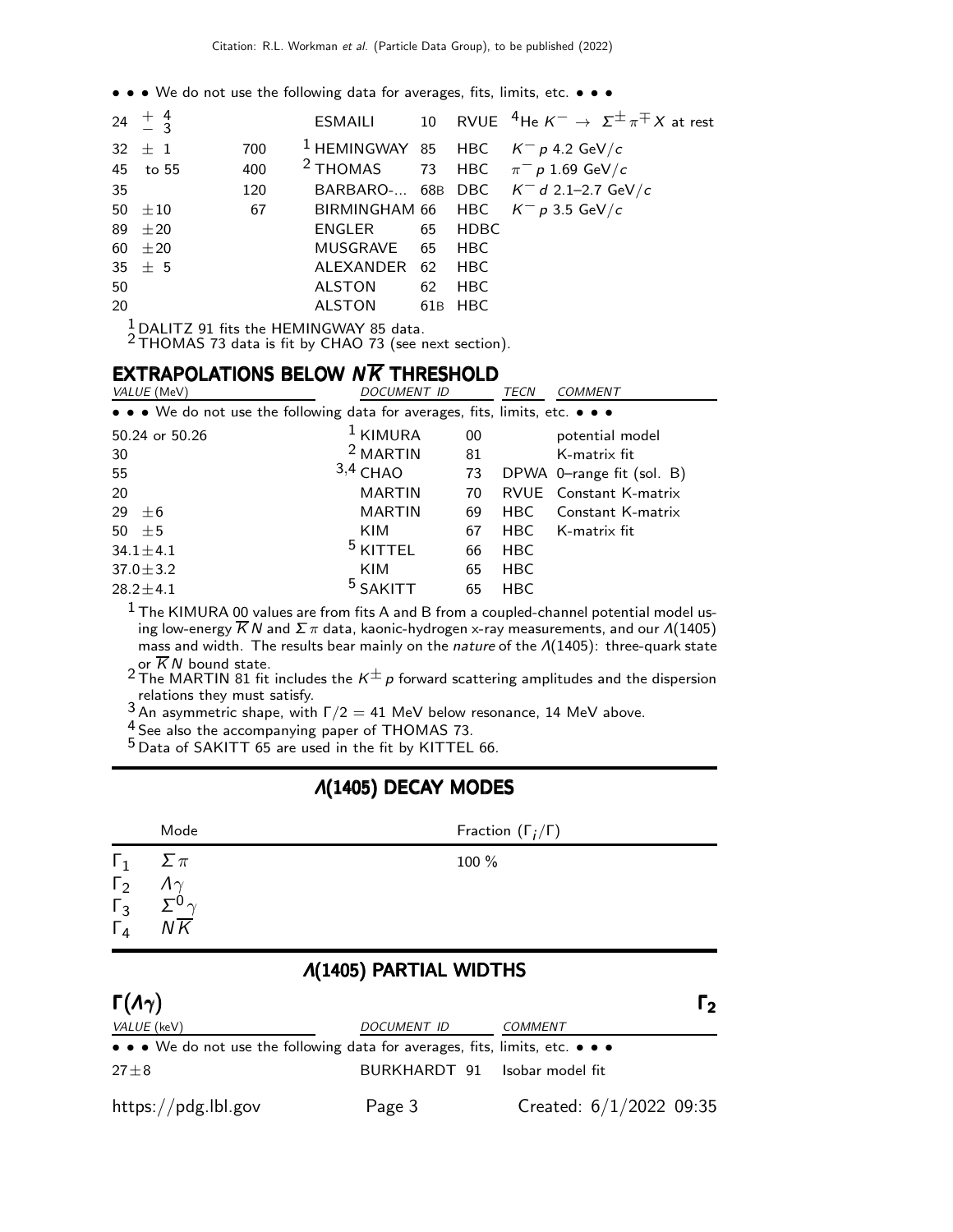Citation: R.L. Workman et al. (Particle Data Group), to be published (2022)

| $\Gamma(\Sigma^0\gamma)$ |                                                                               | l २            |  |  |  |  |
|--------------------------|-------------------------------------------------------------------------------|----------------|--|--|--|--|
| VALUE (keV)              | <i>DOCUMENT ID</i>                                                            | <b>COMMENT</b> |  |  |  |  |
|                          | • • • We do not use the following data for averages, fits, limits, etc. • • • |                |  |  |  |  |
| $10 \pm 4$ or 23 $\pm$ 7 | BURKHARDT 91 Isobar model fit                                                 |                |  |  |  |  |
| A(1405) BRANCHING RATIOS |                                                                               |                |  |  |  |  |

#### Λ(1405) BRANCHING RATIOS

| $\Gamma(N\overline{K})/\Gamma(\Sigma \pi)$                                                                            |     |                                    |      |                | $\Gamma_4/\Gamma_1$ |
|-----------------------------------------------------------------------------------------------------------------------|-----|------------------------------------|------|----------------|---------------------|
| <i>VALUE</i>                                                                                                          | CL% | <i>DOCUMENT ID</i>                 | TECN | <i>COMMENT</i> |                     |
| $\bullet \bullet \bullet$ We do not use the following data for averages, fits, limits, etc. $\bullet \bullet \bullet$ |     |                                    |      |                |                     |
| $\leq$ 3                                                                                                              | 95  | HEMINGWAY 85 HBC $K^- p$ 4.2 GeV/c |      |                |                     |

## Λ(1405) REFERENCES

| MAI<br><b>MORIYA</b><br>GUO | 15<br>14<br>13  | EPJ A51 30<br>PRL 112 082004<br>PR C87 035202 | M. Mai, U.-G. Meissner<br>K. Moriya <i>et al.</i><br>Z.-H. Guo, J. Oller | (BONN, JULI)<br>(CLAS Collab.) JP |
|-----------------------------|-----------------|-----------------------------------------------|--------------------------------------------------------------------------|-----------------------------------|
| HASSANVAND 13<br>Also       |                 | PR C87 055202<br>PR C88 019905 (errat.)       | M. Hassanvand et al.<br>M. Hassanvand et al.                             |                                   |
| <b>IKEDA</b>                | 12              | NP A881 98                                    | Y. Ikeda, T. Hyodo, W. Weise                                             | (TUM, RIKEN, TINT)                |
| <b>ESMAILI</b>              | 10              | PL B686 23                                    | J. Esmaili, Y. Akaishi, T. Yamazaki                                      | $(RIKEN, ISUT+)$                  |
| KIMURA                      | 00              | PR C62 015206                                 | M. Kimura et al.                                                         |                                   |
| <b>PDG</b>                  | 98              | EPI C3 1                                      | C. Caso et al.                                                           | (PDG Collab.)                     |
| <b>BURKHARDT</b>            | 91              | PR C44 607                                    | H. Burkhardt, J. Lowe                                                    | (NOTT, UNM, BIRM)                 |
| <b>DALITZ</b>               | 91              | JP G17 289                                    | R.H. Dalitz, A. Deloff                                                   | (OXFTP, WINR)                     |
| <b>HEMINGWAY</b>            | 85              | NP B253 742                                   | R.J. Hemingway                                                           | $(CERN)$ J                        |
| <b>MARTIN</b>               | 81              | NP B179 33                                    | A.D. Martin                                                              | (DURH)                            |
| <b>CHAO</b>                 | 73              | NP B56 46                                     | Y.A. Chao et al.                                                         | (RHEL, CMU, LOUC)                 |
| <b>THOMAS</b>               | 73              | NP B56 15                                     | D.W. Thomas et al.                                                       | (CMU) J                           |
| <b>MARTIN</b>               | 70              | NP B16 479                                    | A.D. Martin, G.G. Ross                                                   | (DURH)                            |
| <b>MARTIN</b>               | 69              | PR 183 1352                                   | B.R. Martin, M. Sakitt                                                   | (LOUC, BNL)                       |
| Also                        |                 | PR 183 1345                                   | B.R. Martin, M. Sakitt                                                   | (LOUC, BNL)                       |
| BARBARO-                    | 68B             | PRL 21 573                                    | A. Barbaro-Galtieri et al.                                               | (LRL, SLAC)                       |
| KIM                         | 67              | PRL 19 1074                                   | J.K. Kim                                                                 | (YALE)                            |
| <b>BIRMINGHAM</b>           | 66              | PR 152 1148                                   | M. Haque et al.                                                          | $(BIRM, GLAS, LOIC, OXF+)$        |
| KITTEL                      | 66              | PL 21 349                                     | W. Kittel, G. Otter, I. Wacek                                            | (VIEN)                            |
| ENGLER                      | 65              | PRL 15 224                                    | A. Engler et al.                                                         | (CMU, BNL) IJ                     |
| KIM                         | 65              | PRL 14 29                                     | J.K. Kim                                                                 | (COLU)                            |
| <b>MUSGRAVE</b>             | 65              | NC 35 735                                     | B. Musgrave et al.                                                       | (BIRM, CERN, EPOL+)               |
| <b>SAKITT</b>               | 65              | PR 139 B719                                   | M. Sakitt et al.                                                         | (UMD, LRL)                        |
| ALEXANDER                   | 62              | PRL 8 447                                     | G. Alexander et al.                                                      | (LRL) I                           |
| <b>ALSTON</b>               | 62              | CERN Conf. 311                                | M.H. Alston et al.                                                       | (LRL) I                           |
| <b>ALSTON</b>               | 61 <sub>B</sub> | PRL 6 698                                     | M.H. Alston et al.                                                       | (LRL) I                           |
|                             |                 |                                               |                                                                          |                                   |

## - OTHER RELATED PAPERS -

| <b>IWASAKI</b>       | 97 | PRL 78 3067                          | M. Iwasaki et al.                         | $(KEK 228$ Collab.) |
|----------------------|----|--------------------------------------|-------------------------------------------|---------------------|
| <b>FINK</b>          | 90 | PR C41 2720                          | P.J.Jr. Fink et al.                       | (IBMY, ORST, ANSM)  |
| LEINWEBER            | 90 | ANP 198 203                          | D.B. Leinweber                            | (MCMS)              |
| MUELLER-GR90         |    | NP A513 557                          | A. Mueller-Groeling, K. Holinde, J. Speth | (JULI)              |
| <b>BARRETT</b>       | 89 | NC 102A 179                          | R.C. Barrett                              | (SURR)              |
| <b>BATTY</b>         | 89 | NC 102A 255                          | C.J. Batty, A. Gal                        | (RAL, HEBR)         |
| <b>CAPSTICK</b>      | 89 | Excited Baryons 88, p.32 S. Capstick |                                           | (GUEL)              |
| LOWE                 | 89 | NC 102A 167                          | J. Lowe                                   | BIRM)               |
| <b>WHITEHOUSE 89</b> |    | PRL 63 1352                          | D.A. Whitehouse et al.                    | (BIRM, BOST, BRCO+) |
| <b>SIEGEL</b>        | 88 | PR C38 2221                          | P.B. Siegel, W. Weise                     | (REGE)              |
| WORKMAN              | 88 | PR D37 3117                          | R.L. Workman, H.W. Fearing                | (TRIU)              |
| <b>SCHNICK</b>       | 87 | PRL 58 1719                          | J. Schnick, R.H. Landau                   | (ORST)              |
| <b>CAPSTICK</b>      | 86 | PR D34 2809                          | S. Capstick, N. Isgur                     | (TNTO)              |
| <b>JENNINGS</b>      | 86 | PL B176 229                          | B.K. Jennings                             | (TRIU)              |
| <b>MALTMAN</b>       | 86 | PR D34 1372                          | K. Maltman, N. Isgur                      | (LANL, TNTO)        |
| ZHONG                | 86 | PL B171 471                          | Y.S. Zhong et al.                         | (ADLD, TRIU, SURR)  |
| <b>BURKHARDT</b>     | 85 | NP A440 653                          | H. Burkhardt, J. Lowe, A.S. Rosenthal     | $(NOTT+)$           |

https://pdg.lbl.gov Page 4 Created: 6/1/2022 09:35